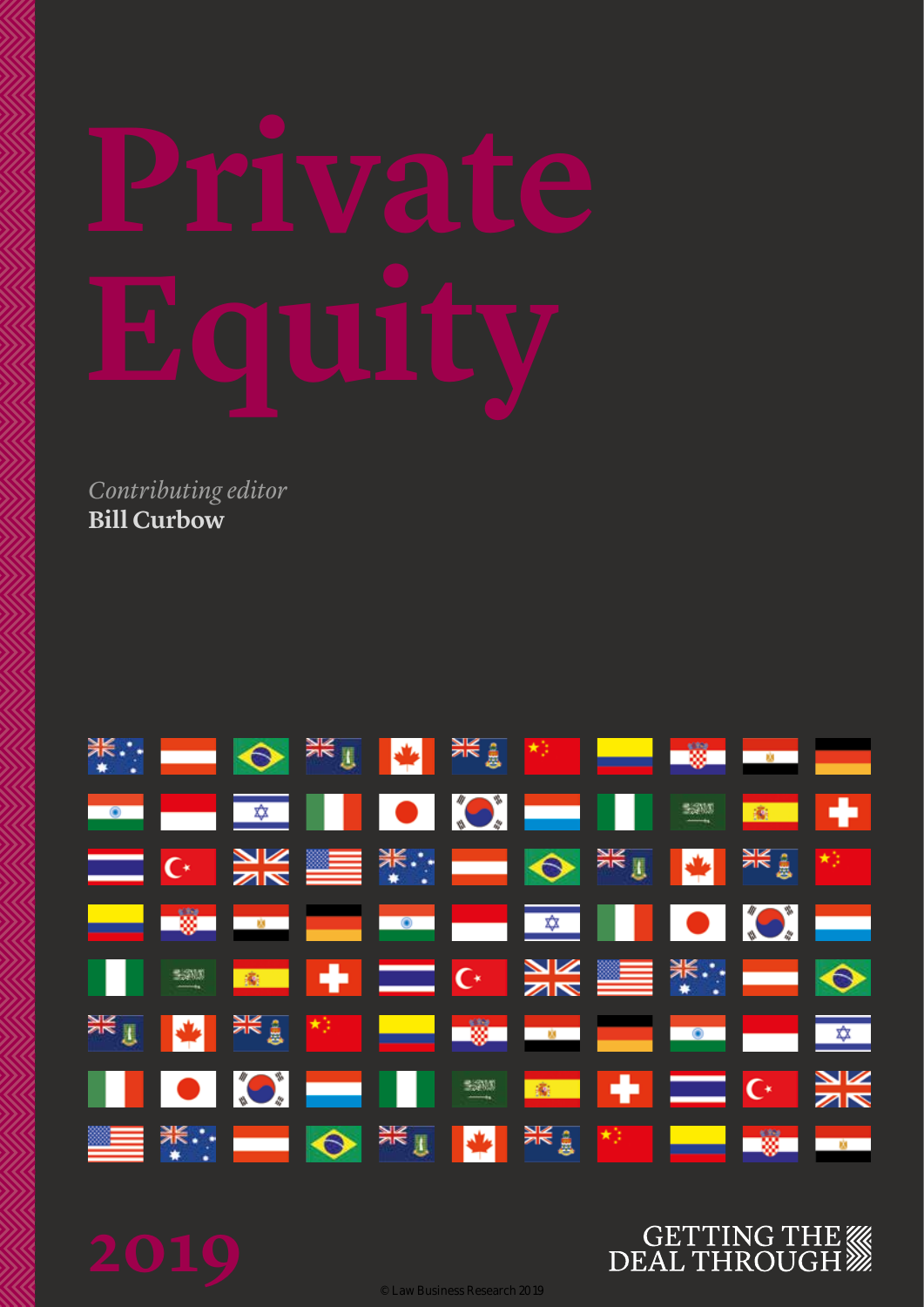# GETTING THE WE DEAL THROUGH

## **Private Equity 2019**

*Contributing editor* **Bill Curbow Simpson Thacher & Bartlett LLP**

Publisher Tom Barnes tom.barnes@lbresearch.com

Subscriptions Claire Bagnall claire.bagnall@lbresearch.com

Senior business development managers Adam Sargent adam.sargent@gettingthedealthrough.com

Dan White dan.white@gettingthedealthrough.com



Published by Law Business Research Ltd 87 Lancaster Road London, W11 1QQ, UK Tel: +44 20 3780 4147 Fax: +44 20 7229 6910

© Law Business Research Ltd 2019 No photocopying without a CLA licence. First published 2005 Fifteenth edition ISBN 978-1-83862-084-4

The information provided in this publication is general and may not apply in a specific situation. Legal advice should always be sought before taking any legal action based on the information provided. This information is not intended to create, nor does receipt of it constitute, a lawyer–client relationship. The publishers and authors accept no responsibility for any acts or omissions contained herein. The information provided was verified between January and February 2019. Be advised that this is a developing area.

Reproduced with permission from Law Business Research Ltd

For further information please contact editorial@gettingthedealthrough.com

This article was first published in March 2019

Printed and distributed by Encompass Print Solutions Tel: 0844 2480 112



© Law Business Research 2019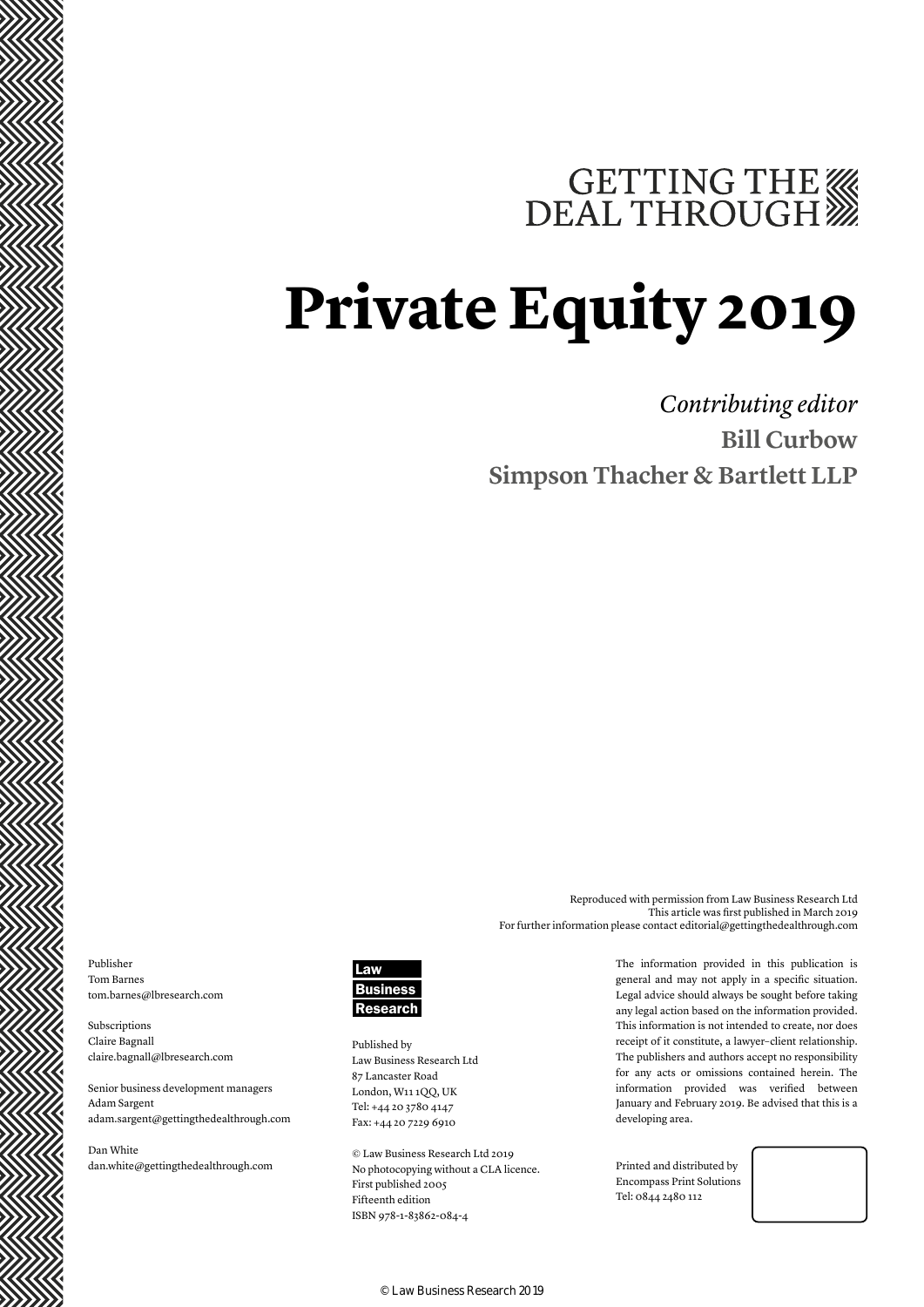#### **CONTENTS**

| <b>Global overview</b>                                                                                                 | 7  | Italy                                  |
|------------------------------------------------------------------------------------------------------------------------|----|----------------------------------------|
| Bill Curbow, Atif Azher, Peter Gilman, Fred de Albuquerque                                                             |    | Dante Leone,                           |
| and Audra Cohen                                                                                                        |    | CP-DL Capolir                          |
| Simpson Thacher & Bartlett LLP                                                                                         |    |                                        |
| <b>Fund Formation</b>                                                                                                  |    | Japan                                  |
|                                                                                                                        |    | <b>Makoto Igaras</b><br>Nishimura & A  |
| Australia                                                                                                              | 10 |                                        |
| Adam Laura, Deborah Johns and Muhunthan Kanagaratnam                                                                   |    | Korea                                  |
| Gilbert + Tobin                                                                                                        |    | Je Won Lee an                          |
|                                                                                                                        |    | Lee & Ko                               |
| Austria                                                                                                                | 17 |                                        |
| Martin Abram and Clemens Philipp Schindler                                                                             |    | Luxembourg                             |
| Schindler Rechtsanwälte GmbH                                                                                           |    | <b>Marc Meyers</b>                     |
|                                                                                                                        |    | Loyens & Loef                          |
| Brazil                                                                                                                 | 24 |                                        |
| Carlos José Rolim de Mello, Alexandre Simões Pinto,<br>Julio Antonio Nunes Queiroz, Bruno Sartori de Carvalho Barbosa, |    | Saudi Arabia                           |
| Patricia Eid, Vitor Arantes and Thais Martone                                                                          |    | <b>Robert Eastwo</b><br>Legal Advisors |
| Souza, Mello e Torres Sociedade de Advogados                                                                           |    | in association y                       |
|                                                                                                                        |    |                                        |
| <b>British Virgin Islands</b>                                                                                          | 30 | Spain                                  |
| Robert Varley and Rebecca Jack                                                                                         |    | Carlos de Cár                          |
| Appleby                                                                                                                |    | and Manuel G                           |
| Canada                                                                                                                 |    | Alter Legal                            |
| Andrae J Marrocco, Bruce Chapple and TE (Ted) Scott                                                                    | 37 | Switzerland                            |
| McMillan LLP                                                                                                           |    | <b>Shelby R du Pa</b>                  |
|                                                                                                                        |    | Lenz & Staehel                         |
| Cayman Islands                                                                                                         | 42 |                                        |
| <b>Chris Humphries and James Smith</b>                                                                                 |    | <b>United Kingd</b>                    |
| Stuarts Walker Hersant Humphries                                                                                       |    | <b>Richard Sultn</b>                   |
|                                                                                                                        |    | Beth Leggate:                          |
| China                                                                                                                  | 51 | Cleary Gottliel                        |
| Ping (Evan) Zhang                                                                                                      |    |                                        |
| Han Kun Law Offices                                                                                                    |    | <b>United States</b>                   |
| Colombia                                                                                                               | 58 | Thomas H Bel<br>Jonathan A Ka          |
| Jaime Trujillo                                                                                                         |    | and Michael V                          |
| Baker McKenzie                                                                                                         |    | Simpson Thack                          |
|                                                                                                                        |    |                                        |
| Croatia                                                                                                                | 64 | <b>Transacti</b>                       |
| <b>Branko Skerlev</b>                                                                                                  |    |                                        |
| <b>BMWC Law Firm</b>                                                                                                   |    | Australia<br><b>Rachael Bassi</b>      |
|                                                                                                                        |    | Muhunthan K                            |
| Egypt                                                                                                                  | 69 | Gilbert + Tobir                        |
| Nora Harb<br>Thebes Consultancy                                                                                        |    |                                        |
|                                                                                                                        |    | Austria                                |
| Germany                                                                                                                | 74 | <b>Florian Philip</b>                  |
| Tarek Mardini and Sebastian Käpplinger                                                                                 |    | Schindler Rech                         |
| P+P Pöllath + Partners                                                                                                 |    |                                        |
|                                                                                                                        |    | <b>Brazil</b>                          |
| Indonesia                                                                                                              | 81 | Carlos José Ro<br>Julio Antonio        |
| Freddy Karyadi and Mahatma Hadhi                                                                                       |    | Patricia Eid, V                        |
| Ali Budiardjo, Nugroho, Reksodiputro                                                                                   |    | Souza, Mello e                         |
| <b>Israel</b>                                                                                                          |    |                                        |
|                                                                                                                        | 87 | <b>British Virgin</b>                  |
| Miriam Haber, Rachel Arnin and Shemer Frenkel<br>Raveh Haber & Co                                                      |    | <b>Andrew Jowet</b>                    |
|                                                                                                                        |    | Appleby                                |

### **Italy 92 Dante Leone, Nicola Rapaccini and Barbara Braghiroli** no-Perlingieri & Leone **Japan 99 Makoto Igarashi and Yoshiharu Kawamata** kahi **Korea 105 Je Won Lee and Kyu Seok Park Luxembourg 111** f Luxembourg Sàrl **Saudi Arabia 122 Road and Omar Iqbal** Abdulaziz Alajlan & Partners with Baker & McKenzie Limited **Spain 127 Carlos de Cárdenas, Alejandra Font, Víctor Doménech and Manuel García-Riestra Switzerland 135 Shelby R du Pasquier and Maria Chiriaeva** lin **United Kingdom 142 Richard Sultman, Jennifer Maskell, Catherine Taddeï, Beth Leggate and Hannah Esslemont** b Steen & Hamilton LLP **United States 153** Il, Barrie B Covit, Peter H Gilman, Jason A Herman, **Jonathan A Karen, Parker B Kelsey, Steven R Klar, Glenn R Sarno and Michael W Wolitzer** her & Bartlett LLP **ons Australia 165 Rachael Bassil, Peter Cook, Deborah Johns, Muhunthan Kanagaratnam and Hanh Chau** Gilbert + Tobin **Austria 173 Florian Philipp Cvak and Clemens Philipp Schindler** tsanwälte GmbH **Brazil 180 Carlos José Rolim de Mello, Alexandre Simões Pinto, Julio Antonio Nunes Queiroz, Bruno Sartori de Carvalho Barbosa, Pitor Arantes and Thais Martone** Torres Sociedade de Advogados **British Virgin Islands 185**

**Andrew Jowett and Rebecca Jack**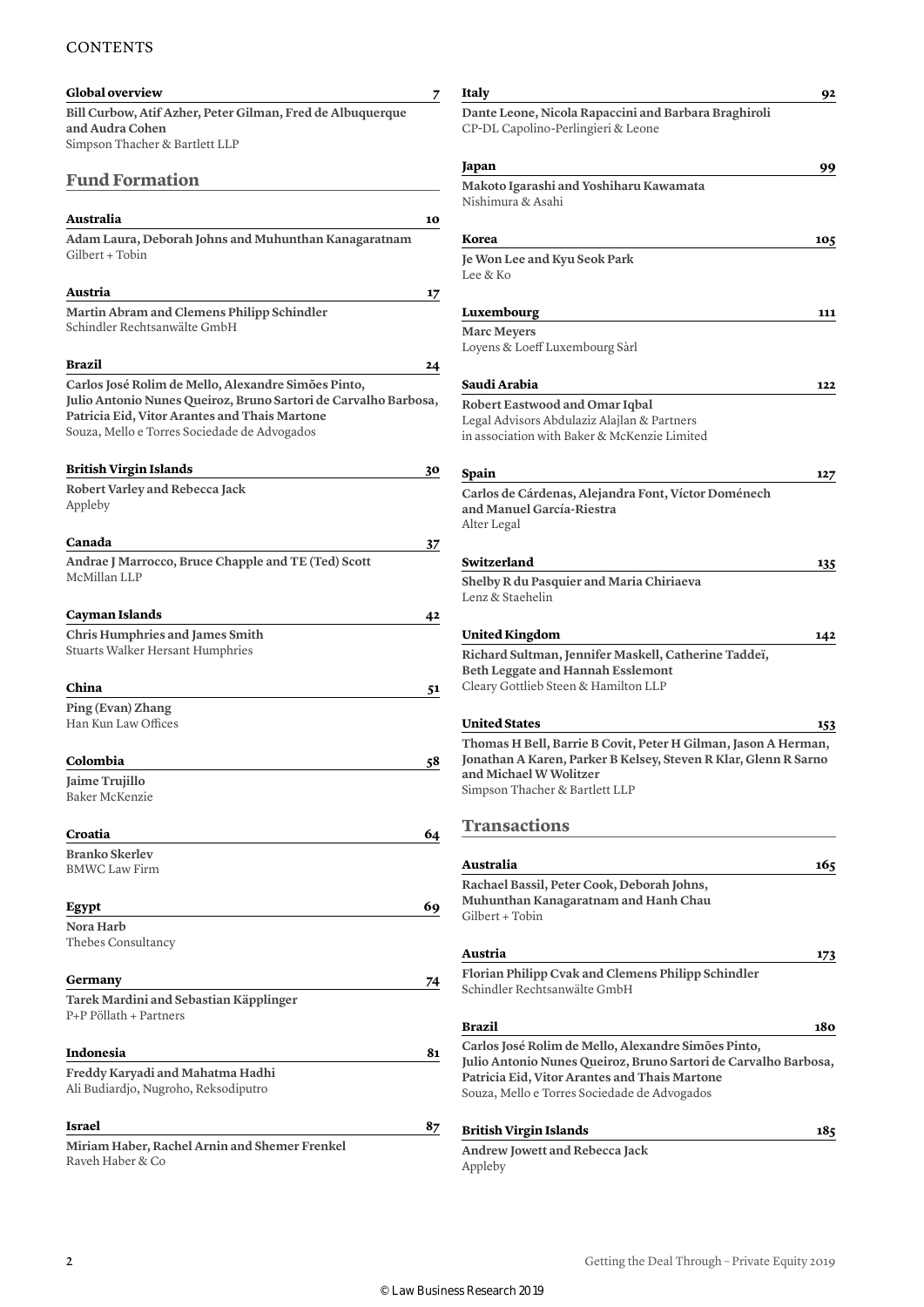| Andrae J Marrocco, Brett Stewart and Georges Dubé<br>McMillan LLP<br>Cayman Islands<br><b>Chris Humphries and James Smith</b><br>Stuarts Walker Hersant Humphries<br>China<br>Ping (Evan) Zhang<br>Han Kun Law Offices<br>Colombia<br>Jaime Trujillo<br>Baker McKenzie<br>Croatia<br><b>Branko Skerlev</b><br><b>BMWC Law Firm</b><br>Egypt<br>Aya Sabry and Nora Harb<br>Thebes Consultancy<br>Germany<br>Tim Kaufhold and Tobias Jäger<br>P+P Pöllath+Partners<br>India<br>Aakash Choubey and Sharad Moudgal<br>Khaitan & Co<br><b>Indonesia</b><br>Freddy Karyadi and Mahatma Hadhi | 190 |
|----------------------------------------------------------------------------------------------------------------------------------------------------------------------------------------------------------------------------------------------------------------------------------------------------------------------------------------------------------------------------------------------------------------------------------------------------------------------------------------------------------------------------------------------------------------------------------------|-----|
|                                                                                                                                                                                                                                                                                                                                                                                                                                                                                                                                                                                        |     |
|                                                                                                                                                                                                                                                                                                                                                                                                                                                                                                                                                                                        |     |
|                                                                                                                                                                                                                                                                                                                                                                                                                                                                                                                                                                                        | 196 |
|                                                                                                                                                                                                                                                                                                                                                                                                                                                                                                                                                                                        |     |
|                                                                                                                                                                                                                                                                                                                                                                                                                                                                                                                                                                                        |     |
|                                                                                                                                                                                                                                                                                                                                                                                                                                                                                                                                                                                        | 200 |
|                                                                                                                                                                                                                                                                                                                                                                                                                                                                                                                                                                                        |     |
|                                                                                                                                                                                                                                                                                                                                                                                                                                                                                                                                                                                        |     |
|                                                                                                                                                                                                                                                                                                                                                                                                                                                                                                                                                                                        | 207 |
|                                                                                                                                                                                                                                                                                                                                                                                                                                                                                                                                                                                        |     |
|                                                                                                                                                                                                                                                                                                                                                                                                                                                                                                                                                                                        |     |
|                                                                                                                                                                                                                                                                                                                                                                                                                                                                                                                                                                                        | 213 |
|                                                                                                                                                                                                                                                                                                                                                                                                                                                                                                                                                                                        |     |
|                                                                                                                                                                                                                                                                                                                                                                                                                                                                                                                                                                                        |     |
|                                                                                                                                                                                                                                                                                                                                                                                                                                                                                                                                                                                        | 218 |
|                                                                                                                                                                                                                                                                                                                                                                                                                                                                                                                                                                                        |     |
|                                                                                                                                                                                                                                                                                                                                                                                                                                                                                                                                                                                        |     |
|                                                                                                                                                                                                                                                                                                                                                                                                                                                                                                                                                                                        | 221 |
|                                                                                                                                                                                                                                                                                                                                                                                                                                                                                                                                                                                        |     |
|                                                                                                                                                                                                                                                                                                                                                                                                                                                                                                                                                                                        |     |
|                                                                                                                                                                                                                                                                                                                                                                                                                                                                                                                                                                                        | 227 |
|                                                                                                                                                                                                                                                                                                                                                                                                                                                                                                                                                                                        |     |
|                                                                                                                                                                                                                                                                                                                                                                                                                                                                                                                                                                                        |     |
|                                                                                                                                                                                                                                                                                                                                                                                                                                                                                                                                                                                        | 235 |
|                                                                                                                                                                                                                                                                                                                                                                                                                                                                                                                                                                                        |     |
| Ali Budiardjo, Nugroho, Reksodiputro                                                                                                                                                                                                                                                                                                                                                                                                                                                                                                                                                   |     |
| Italy                                                                                                                                                                                                                                                                                                                                                                                                                                                                                                                                                                                  | 241 |
| Giancarlo Capolino-Perlingieri and Maria Pia Carretta<br>CP-DL Capolino-Perlingieri & Leone                                                                                                                                                                                                                                                                                                                                                                                                                                                                                            |     |

| Japan                                                      | 247 |
|------------------------------------------------------------|-----|
| Asa Shinkawa and Masaki Noda<br>Nishimura & Asahi          |     |
|                                                            |     |
| Korea                                                      | 253 |
| Je Won Lee and Kyu Seok Park                               |     |
| Lee & Ko                                                   |     |
| Nigeria                                                    | 259 |
| Tamuno Atekebo, Eberechi Okoh, Omolayo Latunji             |     |
| and Oyeniyi Immanuel                                       |     |
| Streamsowers & Köhn                                        |     |
| Saudi Arabia                                               | 264 |
| Omar Iqbal                                                 |     |
| Legal Advisors Abdulaziz Alajlan & Partners                |     |
| in association with Baker & McKenzie Limited               |     |
| Switzerland                                                | 269 |
| Andreas Rötheli, Beat Kühni, Dominik Kaczmarczyk           |     |
| and Roman Graf                                             |     |
| Lenz & Staehelin                                           |     |
| Thailand                                                   | 276 |
| Jirapong Sriwat and Apinya Sarntikasem                     |     |
| Nishimura & Asahi (Thailand) Co, Ltd                       |     |
| Turkey                                                     | 282 |
| Noyan Turunç and Kerem Turunç                              |     |
| <b>TURUNC</b>                                              |     |
| <b>United Kingdom</b>                                      | 288 |
| David Billington, Michael Preston and Michael James        |     |
| Cleary Gottlieb Steen & Hamilton LLP                       |     |
| <b>United States</b>                                       | 295 |
| Bill Curbow, Atif Azher, Peter Gilman, Fred de Albuquerque |     |
| and Jay Higdon                                             |     |

Simpson Thacher & Bartlett LLP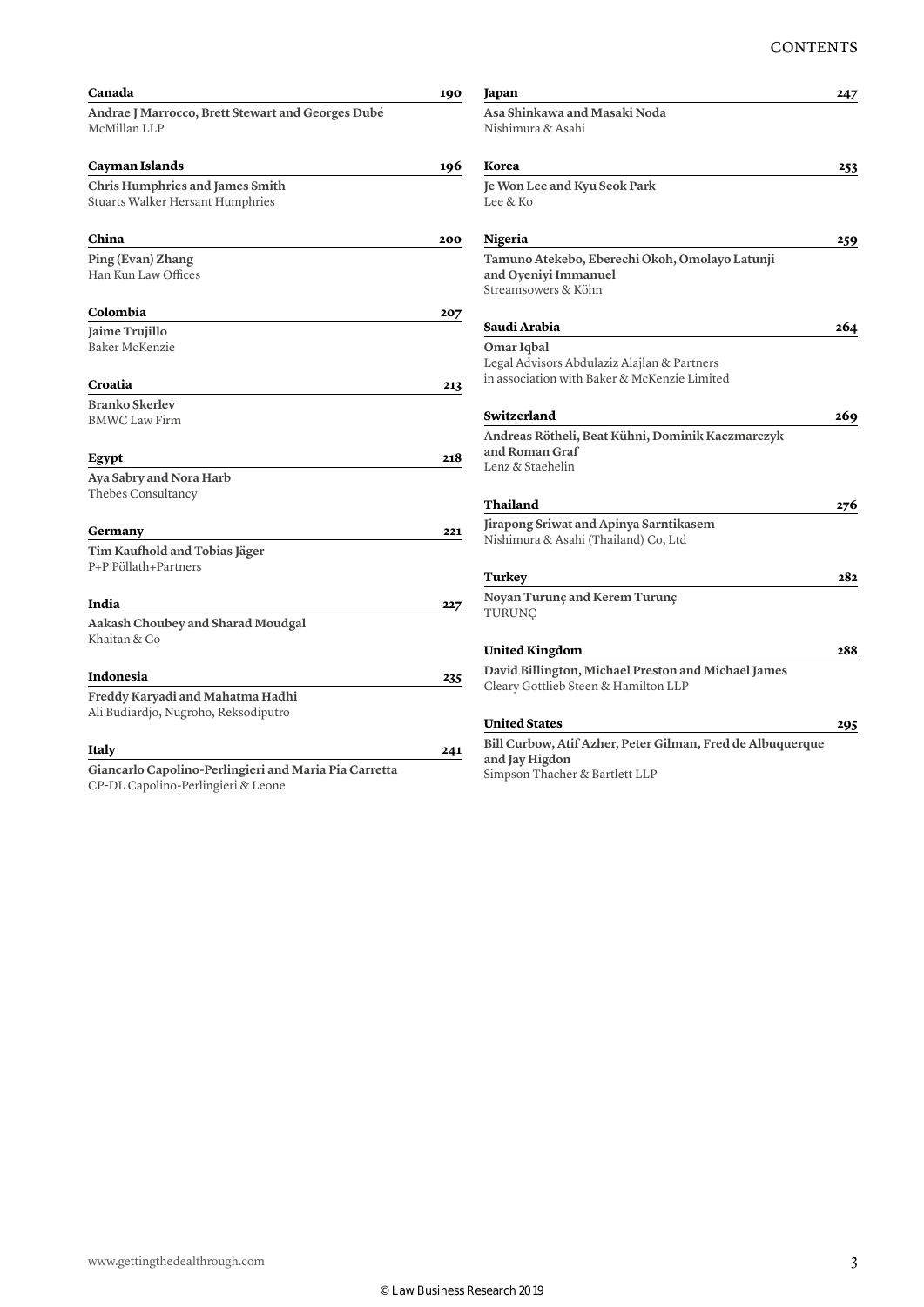## **Preface**

### **Private Equity 2019**

Fifteenth edition

**Getting the Deal Through** is delighted to publish the fifteenth edition of *Private Equity*, which is available in print, as an e-book and online at www.gettingthedealthrough.com.

**Getting the Deal Through** provides international expert analysis in key areas of law, practice and regulation for corporate counsel, cross-border legal practitioners, and company directors and officers.

Throughout this edition, and following the unique **Getting the Deal Through** format, the same key questions are answered by leading practitioners in each of the jurisdictions featured. Our coverage this year includes new chapters on the British Virgin Islands, Canada, Colombia, Egypt and Thailand. The report is divided into two sections: the first deals with fund formation in 22 jurisdictions and the second deals with transactions in 23 jurisdictions.

**Getting the Deal Through** titles are published annually in print. Please ensure you are referring to the latest edition or to the online version at www.gettingthedealthrough.com.

Every effort has been made to cover all matters of concern to readers. However, specific legal advice should always be sought from experienced local advisers.

**Getting the Deal Through** gratefully acknowledges the efforts of all the contributors to this volume, who were chosen for their recognised expertise. We also extend special thanks to the contributing editor, Bill Curbow of Simpson Thacher & Bartlett LLP, for his continued assistance with this volume

### GETTING THE

London February 2019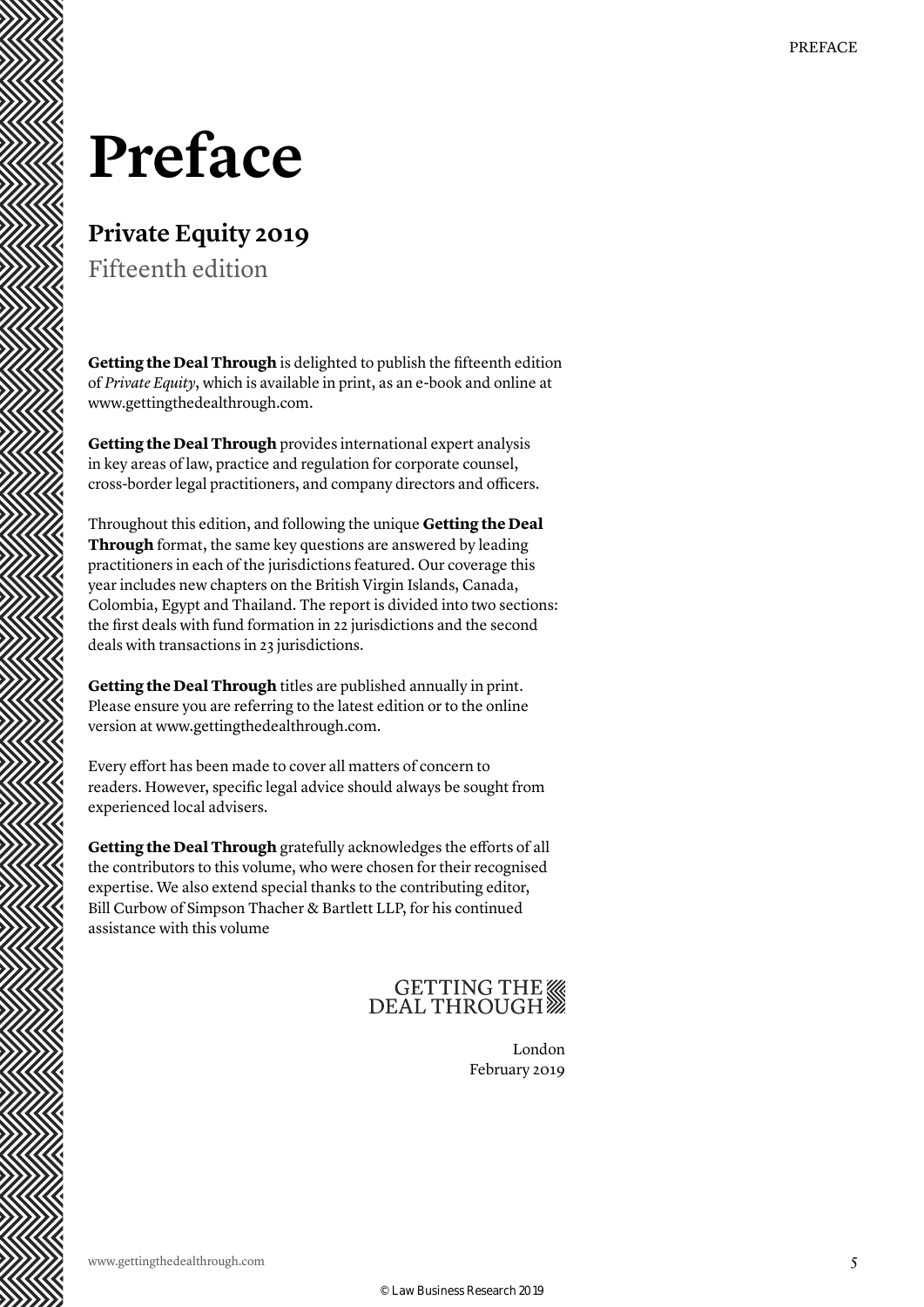# **Turkey**

**Noyan Turunç and Kerem Turunç TURUNÇ**

#### **1 Types of private equity transactions**

**What different types of private equity transactions occur in your jurisdiction? What structures are commonly used in private equity investments and acquisitions?**

The grand majority of private equity transactions in Turkey are stock purchases or subscriptions in privately owned companies. The acquisition of controlling or significant stakes is most common, although 100 per cent acquisitions are sometimes seen too.

Structures used in more developed markets, such as asset purchases, mergers, tender offers and leveraged buyouts are rather infrequent.

Most investments use a special purpose vehicle (SPV) formed outside Turkey, often in Luxembourg or the Netherlands. Some investments also employ a second SPV formed in Turkey to sit between the foreign SPV and the target company. In some cases, significant shareholders may together move their shareholding structure up to the SPV level for tax reasons or concerns surrounding the enforceability under Turkish law of certain provisions in their shareholders' agreements.

#### **2 Corporate governance rules**

**What are the implications of corporate governance rules for private equity transactions? Are there any advantages to going private in leveraged buyout or similar transactions? What are the effects of corporate governance rules on companies that, following a private equity transaction, remain or later become public companies?**

Going-private transactions involving publicly traded companies and private equity funds are virtually unheard of in Turkey.

More often than not, a private equity investment in a Turkish company means more stringent corporate governance standards for the target company. While Turkey has made significant advances in its corporate governance regime for privately held companies, widespread inadequacies continue. Some problematic practices that persist are offthe-books transactions, tax non-compliance and extensive (and often non-arm's-length) related-party transactions. These practices make due diligence, valuation, the decision to invest and post-closing operations difficult for private equity investors. Accordingly, transaction documents normally include extensive representations and warranties, and indemnity provisions, as well as conditions precedent such as the elimination of related-party transactions and post-closing covenants such as the adoption of IFRS accounts.

#### **3 Issues facing public company boards**

**What are some of the issues facing boards of directors of public companies considering entering into a going-private or other private equity transaction? What procedural safeguards, if any, may boards of directors of public companies use when considering such a transaction? What is the role of a special committee in such a transaction where senior management, members of the board or significant shareholders are participating or have an interest in the transaction?**

#### **Defensive tools**

Generally speaking, statutory and practical tools such as poison pills and the ability to shop the company used in certain jurisdictions are not generally available in Turkey. Accordingly, it is difficult for the board or management of a public company to protect itself against third-party bidders. Furthermore, a significant number of publicly traded companies in Turkey have concentrated shareholding structures and small public floats, hence the board and the management are often direct representatives of the shareholders.

Transfers of both publicly traded and privately held shares in public companies may normally be made by shareholders without any restrictions. The limited exceptions to this rule include:

- the company's right to approve transfers of registered shares that have not been fully paid up where there are doubts about the acquirer's ability to pay for the shortfall (and the acquirer has not posted security if requested by the company); and
- the company's approval right as specifically included in the company's articles of association.

Each of these cases is subject to certain exceptions relating to inheritance and marital property rules, and enforcement actions.

#### **Directors' duties**

In addition to the general duties of directors to act in the best interests of the company, avoid conflicts of interest and not compete with the company, which apply to public and private company directors alike, public company legislation contains more specific rules that directors must follow in dealing with the protection of minority shareholders, related-party transactions and risk management. As in any other type of transaction, these duties and rules apply when dealing with private equity investors.

Under article 202 of the Turkish Commercial Code (TCC), controlling shareholders must not use their control in a way that would harm the interests of the company. Such harm is defined broadly and includes, among other things, any act or decision that may adversely affect the company's productivity, restricting the company's investments and forcing the company to enter into adverse financial transactions. Minority shareholders who suffer losses as a result can request compensation. Additionally, the TCC also specifically references M&A transactions and states that if an M&A transaction (and certain other significant transactions) is undertaken by a company as a result of the use of control rights but the transaction does not have a clear rational purpose, shareholders who voted against the transaction or objected to the board's relevant decision in writing can request the controlling entity, through court action, to purchase their shares, or request compensation for their losses. If the company's shares are listed on a stock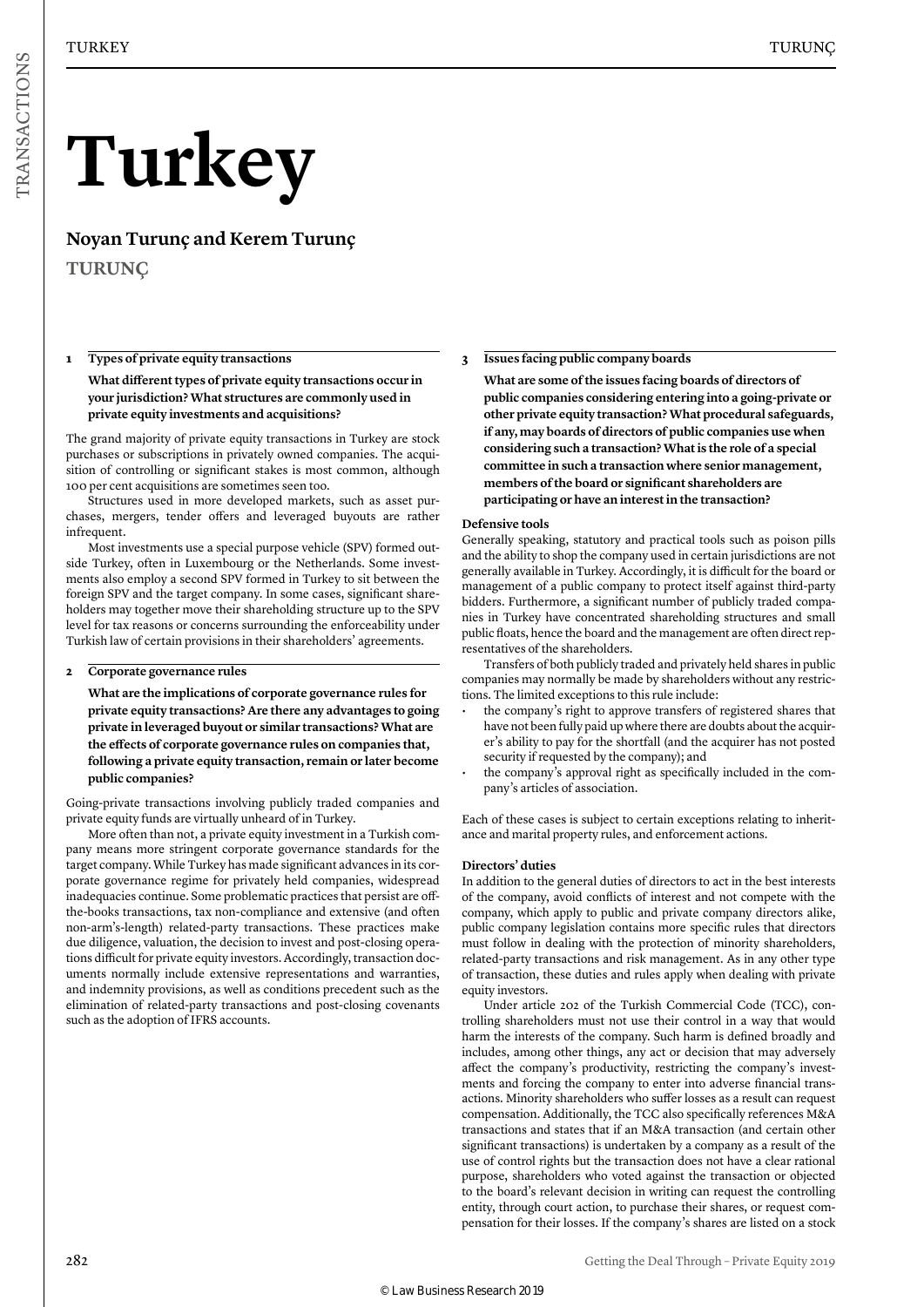exchange, the applicable purchase price will be the prevailing trading price. If the shares are not traded on an exchange or if the trading price is not fair, the purchase price will be their true value or a price calculated under a generally accepted method.

#### **Tender offers**

A tool available to the target company's board is the report it is required to prepare in connection with a voluntary tender offer. In this report, the board must discuss, among other things, the offeror's strategic plans relating to the target company including the potential impact of the offer on the company's employees. The board can issue, within the confines of its statutory duties, an unfavourable report if it believes that the tender offer is not in the best interest of the company. The report is made available on the Public Disclosure Platform (PDP), the online system through which public disclosures required by capital markets legislation, including Borsa Istanbul rules and regulations, are made.

In voluntary tender offers, the Capital Markets Board (CMB) can lengthen the offer period up to 30 business days if the target company requests to hold a general assembly meeting to enable the shareholders to evaluate the tender offer. Thus, if timing is of the essence for the offeror, the board may be able to prevent a successful tender by holding a general assembly.

#### **Other considerations**

Under Turkish law, all parties and stakeholders to a potential transaction are always subject to the overarching article 2 of the Turkish Civil Code, which requires that they act in good faith and adhere to fair dealing principles.

Finally, it would not be possible for a bidder to conduct thorough due diligence unless the board and management cooperate, although this would be unusual as a practical matter because bidders ordinarily negotiate with the controlling shareholder or shareholders, who can procure the cooperation of the board and management.

#### **4 Disclosure issues**

#### **Are there heightened disclosure issues in connection with going-private transactions or other private equity transactions?**

#### **Shareholding reporting thresholds**

Pursuant to the Communiqué on Material Events, No. II-15.1, issued by the CMB, if the shares held by a real or corporate person in a publicly traded Turkish company reaches or falls below the thresholds of 5, 10, 15, 20, 25, 33, 50, 67 and 95 per cent, the Central Securities Depository (CSD) will automatically make a public announcement of this fact. If such thresholds are triggered due to indirect holdings, voting rights or a group of persons acting together, such persons must make a disclosure on the PDP.

For private companies with publicly traded securities on an exchange, the applicable disclosure thresholds are only 25, 50 and 67 per cent. The CSD also maintains an up-to-date table of holders of 5 per cent or more shares and voting rights in publicly traded companies.

The TCC also has reporting requirements applicable to all capital stock companies. Pursuant to article 198 of the TCC, if an undertaking's (affiliate's) direct or indirect shareholding in a company reaches or falls below the thresholds of 5, 10, 20, 25, 33, 50, 67 and 100 per cent, such affiliate must notify the company in which it holds the relevant shares as well as any applicable public authorities within 10 days. Information on any such triggering transactions must be made available on the company's website, and included in the company's annual activity and audit reports. Furthermore, board members and managers of the company and the referenced affiliate, and their respective spouses and dependent children, who hold at least 20 per cent of shares of the company or the affiliate must disclose such holdings. The disclosure will be registered with and announced by the trade registry. Failure to fulfil any of the TCC obligations described in this paragraph results in the freezing of all voting and other rights in the relevant shares. There is debate among practitioners and academia as to how to rectify the loss of these rights.

#### **Capital markets legislation**

The CMB disclosure requirements are twofold: general disclosure requirements that govern material, non-public information and specific disclosure requirements applying to enumerated transactions. The general disclosure requirements apply to, among other things, inside information (ie, non-public events and developments that may have an effect on price or the investment decision of investors) subject to certain exceptions, and the confirmation or denial of rumours (eg, press coverage of a material event). These are primarily regulated by the Communiqué on Material Events.

The Communiqué on Mergers and Demergers requires the disclosure of, among other things, corporate resolutions regarding the contemplated transaction, the merger or demerger agreement or plan, applicable financial statements and a merger or demerger report prepared (individually or jointly) by the parties to the transaction.

The Communiqué on Takeover Bids, which regulates mandatory and voluntary tender offers, requires the disclosure of information on, among other things, calculation of the tender offer price, source of funds to be used in the share purchases under the tender offer, offeror's strategic plans regarding the target company and tender procedures (eg, time frame, number of shares subject to the tender).

#### **Other considerations**

Additional disclosure requirements may be applicable depending on the specific sector involved or the particular type of transaction.

The requirements described above are not affected by a private equity investor's being a party to the relevant transaction.

#### **5 Timing considerations**

#### **What are the timing considerations for negotiating and completing a going-private or other private equity transaction?**

The setting up of SPVs, investment committee approvals and securing of financing may add some additional time to a transaction involving a private equity investor. Otherwise, the usual due diligence, drafting and negotiation timing considerations apply.

Merger clearance, if required, normally takes several weeks and requires the submission of an executed or late-stage transaction document.

There may also be various waiting periods applicable to a transaction, stemming from the TCC, public disclosure requirements, rules protecting creditors, trade registry filings and CMB approvals (eg, tender offer documentation), among other things.

A change of control in a public company triggers a mandatory tender offer, which requires the bidder to file certain documents and information with the CMB, including among other things, the source of funds, the agreements (if any) that triggered the mandatory tender offer and agreements with intermediary institutions. Changes of control can occur through the direct or indirect acquisition by a shareholder (or a group of shareholders acting together) of a majority of the voting rights in the company or the power to nominate a majority of the company's board, except for cases where such shareholders are unable to control the company owing to the existence of privileged shares held by others. The mandatory tender offer requirement is also triggered if shareholders enter into an agreement (eg, voting agreement) that leads to joint control even if there is no change in the shareholding structure.

For example, the information required to be publicly disclosed pursuant to the Communiqué on Mergers and Demergers as described in question 4 must be made available publicly at least 30 days prior to the general assembly meeting where the transaction will be approved. Pursuant to the TCC, in merger and demerger transactions, companies participating in a merger or demerger must publish an announcement in the Turkish Trade Registry Gazette and on their websites announcing that the transaction documents (ie, agreements, reports and financial statements) have been made available at the registered address of the company for inspection by the shareholders. These documents must be made available at least one month prior to the relevant general assembly meeting for mergers and at least two months before the relevant general assembly meeting for demergers.

There are also additional notification periods set out by law for the protection of creditors. As such, creditors are entitled to claim security for their receivables within three months following a merger transaction being registered. In demerger transactions, the company must invite creditors to declare any receivables they have, and allow them to claim security their unsecured or insufficiently secured receivables, by making three consecutive announcements in the Turkish Trade Registry Gazette with seven-day intervals prior to the demerger transaction.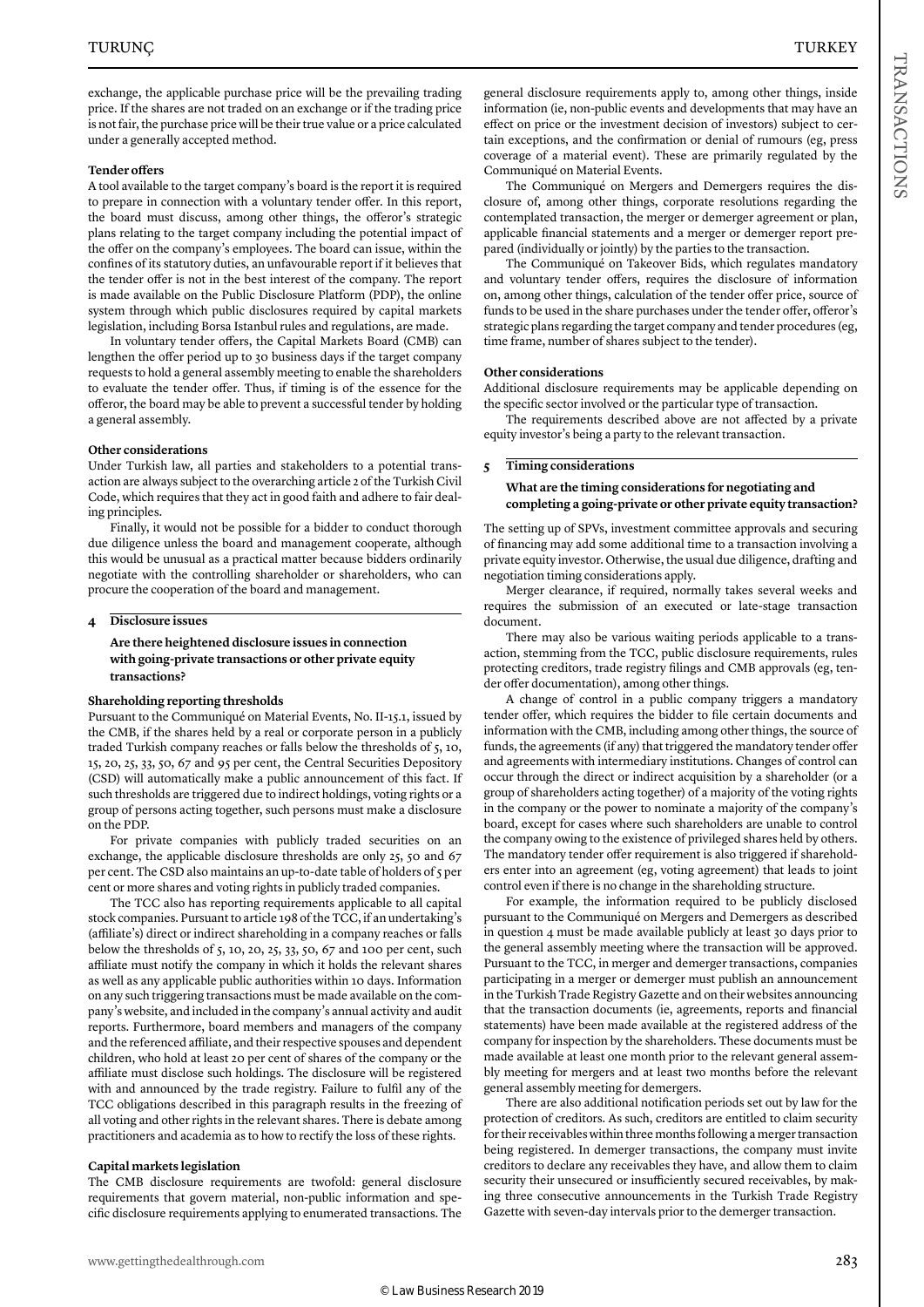#### **6 Dissenting shareholders' rights**

#### **What rights do shareholders of a target have to dissent or object to a going-private transaction? How do acquirers address the risks associated with shareholder dissent?**

#### **Shareholder approvals**

Merger and demergers, and sales and leases of a significant portion of, or all, assets are considered to be significant transactions for public companies, and are subject to shareholder approval (two-thirds of voting rights present and voting at the general assembly, unless a higher quorum is required by the company's articles of association). Shareholders who vote against such transactions at the relevant general assembly meeting can request the redemption of their shares by the company at a price equal to the average of the weighted average trading prices of the company's shares for the last 30 days prior to the announcement of the relevant transaction. This right will also be accorded to shareholders where the company fails to fulfil its duties related to the convention of the general assembly (ie, unduly preventing the shareholder from attending the meeting, or failing to perform necessary call or agenda publication procedures).

#### **Squeeze-out transactions**

Pursuant to Squeeze-Out Communiqué No. II-27.2, issued by the CMB, if the voting rights held by a shareholder (or a group of shareholders acting together) reaches 98 per cent through a tender offer or otherwise, or such shareholders acquire additional shares when they are already above this threshold, then the minority shareholders will have the right to sell their shares to the controlling shareholders, and the controlling shareholders will have the right to squeeze out any remaining minority shareholders.

Once their right to sell is triggered, minority shareholders must notify the company of their intention to use their right to sell within three months. The right remains available even if the controlling shareholders lose their 98 per cent voting right during the three-month period. The company must notify the controlling shareholders of the intended use of minority rights within one month, and must also prepare a valuation report. The controlling shareholders then have three business days to deposit with the company funds in consideration of the shares to be purchased, and the company must transfer these funds to the selling shareholders within two business days. A minority shareholder exercising its put right must exercise it for all of its shares.

After the expiry of the three-month exercise period of the minority shareholders, the controlling shareholders will have the right to squeeze out any remaining minority shares. The controlling shareholders must notify the company of their intention to use their squeeze-out right within three business days of the expiry of the three-month period. The notification must be accompanied by a bank letter of guarantee or evidence of blocked funds sufficient to exercise the squeeze-out right. For publicly traded shares, the squeeze-out price will be the 30-day average of the weighted average price of the same class of shares on the stock exchange prior to the controlling shareholders reaching 98 per cent or, if already above 98 per cent, prior to the public announcement of the additional purchase by the controlling shareholders. For non-listed companies, the price will be determined through a valuation report. The actual exercise of the squeeze-out may be made only after approval by the CMB, which will normally add several days to the process. Upon the CMB's approval, the controlling shareholders have three business days to deposit the consideration with the company.

The described put and squeeze-out rights cannot be exercised during the first two years after the initial listing of a company's shares on a stock exchange.

Another squeeze-out method is available under TCC article 141, pursuant to which the merging entities (public and private alike) in a merger transaction may decide in the merger agreement either to:

- pay cash consideration to the shareholders of the non-surviving entity pro rata to their shareholding interests; or
- offer to those shareholders the choice between such cash consideration or shares in the surviving entity pro rata to their shareholding interests.

In order for such a clause to be valid, the merger agreement needs to be approved by shareholders holding at least 90 per cent of the voting rights in the non-surviving company (TCC article 151/5).

The TCC also includes an additional squeeze-out right (applicable to public and private companies alike) in article 208, pursuant to which a controlling entity (ie, the right may not be used by individual shareholders) holding at least 90 per cent of the shares or voting rights in another company may be able to squeeze out the minority, through a court proceeding, if the minority is 'preventing the operation of the company, acting against the principle of good faith, creating discernible hardship or acting recklessly'. If the company's shares are listed on a stock exchange the applicable purchase price will be the prevailing trading price. If the shares are not traded on an exchange or if the trading price is not fair, the purchase price will be their true value or a price calculated under a generally accepted method (ie, the same calculation method as applies to the minority exit right under TCC article 202 described in question 3).

#### **7 Purchase agreements What notable purchase agreement provisions are specific to private equity transactions?**

International-style transaction agreements are the norm in private Turkish equity transactions. Transaction documents normally include extensive representations and warranties, indemnities, as well as priceadjustment, escrow and holdback mechanisms.

In deals involving one or more non-Turkish parties, the language of negotiations and the transaction documents is most commonly English, the SPA and SHA are generally modelled after UK and US precedents in style and content, and international arbitration is commonly selected as the method of dispute resolution (although the jurisdiction of Turkish courts is sometimes seen, too). While parties to a contract are, as a general rule, free to choose the governing law and dispute resolution provisions of the contract so long as there is a foreign element to the relationship, most private equity acquisition agreements in the Turkish market are governed by Turkish law. Even if foreign law governs the agreements, certain Turkish law provisions will always be binding on the parties and the target company regardless of the governing law of the contract, for example, formalities regarding share transfers, statutory minority rights and corporate governance.

#### **8 Participation of target company management**

**How can management of the target company participate in a going-private transaction? What are the principal executive compensation issues? Are there timing considerations for when a private equity acquirer should discuss management participation following the completion of a going-private transaction?**

As described in question 3, a significant portion of publicly traded companies in Turkey has concentrated shareholding structures and small public floats. Privately held companies similarly have concentrated shareholding structures, usually in one or a small number of families. Accordingly, fully independent management or management shareholdings are rare in Turkey. Having said that, many private equity transactions include certain incentives such as employment agreements for the founders and key personnel, stock options, as well as earn-out mechanisms.

#### **9 Tax issues**

**What are some of the basic tax issues involved in private equity transactions? Give details regarding the tax status of a target, deductibility of interest based on the form of financing and tax issues related to executive compensation. Can share acquisitions be classified as asset acquisitions for tax purposes?**

There are no specific tax considerations applicable to private equity transactions as such. Usual considerations such as the applicability of and potential exemptions from capital gains tax apply equally to private equity and other transactions alike.

One consideration for private equity investors is to form their SPV in a jurisdiction where the withholding on dividend payments will be minimised (thanks to the double-taxation treaty between such country and Turkey).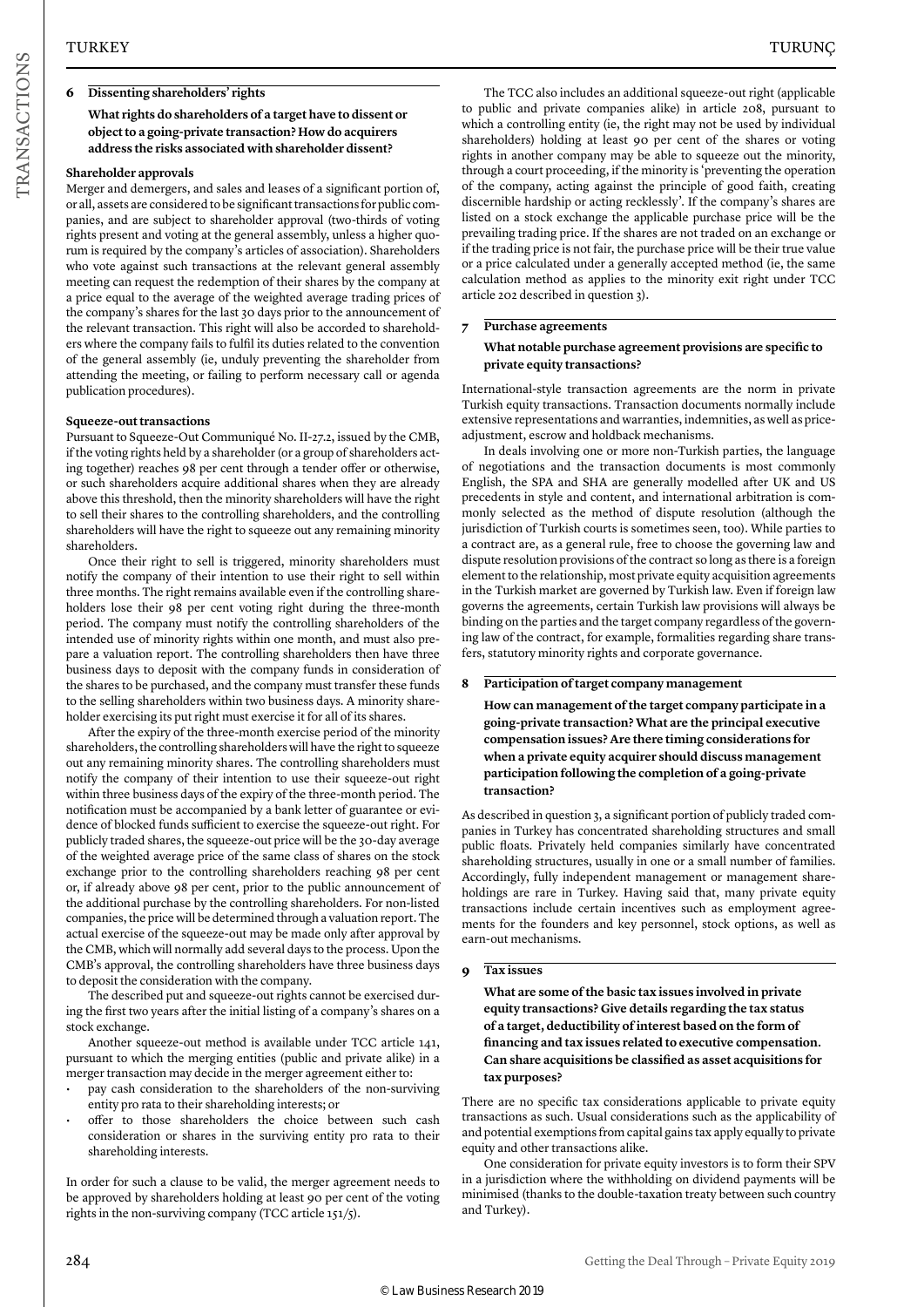Stamp duty also used to apply to stock purchase agreements until 2016, when the applicable legislation was amended to exempt such agreements from stamp duty. Sales of public company shares are also exempt from VAT. It is possible to structure mergers and demergers as corporate tax-free transactions provided certain conditions are met. Tax-free mergers and tax-free demergers meeting certain conditions are also exempt from VAT. Generally, taxable mergers and asset transactions are subject to VAT at 18 per cent, and certain assets may be subject to different rates. The tax residency of foreign parties may also change certain tax treatments under double taxation treaties or otherwise.

Share acquisitions cannot be classified as asset acquisitions for tax purposes.

#### **10 Debt financing structures**

**What types of debt financing are typically used to fund goingprivate or other private equity transactions? What issues are raised by existing indebtedness of a potential target of a private equity transaction? Are there any financial assistance, margin loan or other restrictions in your jurisdiction on the use of debt financing or granting of security interests?**

Many private equity deals use domestic or international financing, usually in the form of secured loans. Private equity investors will also often want the target to refinance its existing indebtedness or minimise its number of lenders (many Turkish companies use short-term financing in the form of 'general credit agreements' from a large number of domestic banks).

The TCC includes strict restrictions on financial assistance, a concept borrowed from Council Directive 77/91/EEC, which has since been amended and replaced to give member states more flexibility in permitting certain forms of financial assistance. However, the TCC follows the original directive and states that a joint-stock company (public or private) may not advance funds, make loans or provide security with a view to the acquisition of its shares by a third party (borrowed almost verbatim from the original directive). Exceptions to the prohibition also follow the original directive, and are limited to transactions by banks and other financial institutions in their ordinary course of business, and transactions undertaken for the acquisition of shares by the employees of the company or the employees of one of its subsidiaries. However, these exceptions may not be used if they have the effect of reducing the reserves of the company below mandatory statutory thresholds or limits set by the company's articles of association, or if they prevent the creation of statutorily mandated reserves or, otherwise, the use of such reserves. Read broadly as generally agreed by practitioners to be the legislative intent of the article, this provision essentially rules out the use of acquisition financing by a target operating company, and the market has shied away from trying to employ alternative structures (for example, the merger of the operating company with the holding company in a financed transaction). Furthermore, while many jurisdictions that have financial assistance legislation permit companies to provide financial assistance for the acquisition of their shares as long as certain conditions, such as arm's-length terms, the approval of shareholders, and the maintenance of prescribed net asset and reserve thresholds are met, Turkish law has no such exceptions.

#### **11 Debt and equity financing provisions**

#### **What provisions relating to debt and equity financing are typically found in going-private transaction purchase agreements for private equity transactions? What other documents typically set out the financing arrangements?**

Transactions documents typically do not include the securing of financing by the private equity investor as a condition subsequent to closing. Having said that, larger deals may include 'financing out' provisions.

#### **Update and trends**

Private equity is still a relatively new market in Turkey. Private equity investments in Turkey averaged around US\$30 million per year between 1995 and 2005. The market really began developing from 2006, with a significant jump in the monetary value of investments (eg, approximately US\$2.2 billion in 2006). The past several years have seen somewhat inconsistent levels of investment (eg, approximately US\$340 billion in 2014, US\$1.6 billion in 2015, US\$330 million in 2016 and US\$1.2 billion in 2017). Because private equity is still a relatively young sector in Turkey, there have been much fewer exits than investments. As such, we are likely to see more exits than usual in the next few years, and we expect customary exit practices to develop further.

#### **12 Fraudulent conveyance and other bankruptcy issues Do private equity transactions involving debt financing raise**

**'fraudulent conveyance' or other bankruptcy issues? How are these issues typically handled in a going-private transaction?**

Typical fraudulent conveyance issues that arise in jurisdictions such as the United States are usually not encountered in Turkey, in large part because of the strict restrictions on financial assistance described in question 10.

An overarching provision in the Turkish Enforcement and Bankruptcy Law is that if a business (or all or a substantial part of its assets) is acquired for the purpose of preventing creditors from enforcing their rights, the creditors can apply to the court for the annulment of the transaction.

#### **13 Shareholders' agreements and shareholder rights**

**What are the key provisions in shareholders' agreements entered into in connection with minority investments or investments made by two or more private equity firms or other equity co-investors? Are there any statutory or other legal protections for minority shareholders?**

International style shareholders' agreements are normally used among co-investors and private equity investors and the remaining shareholders. Typical provisions include drag-along rights, exit priority in favour of the fund and minority veto rights (usually more extensive if the private equity investor is the minority). Private equity investors will normally not grant rights of first refusal to the remaining shareholders although they sometimes grant rights of first offer and, more often, tag-along rights. Call and put options are also used in many transaction documents. Please note, however, that there is ongoing debate among practitioners and in academia with regard to the effective enforceability (read: specific performance) of some of these clauses under Turkish law.

Subject to certain procedures and prerequisites, shareholders holding at least 5 per cent of shares in public companies, and shareholders holding at least 10 per cent of shares in private companies have the following rights:

- to request the board of directors to call a meeting of the general assembly of shareholders or, if a general assembly meeting is already scheduled, to add items to the agenda. If the board of directors does not honour this request, such shareholders have the right to request the court to order the same;
- to request the postponement of the discussion of financial statements and related items at the general assembly of shareholders;
- to file a lawsuit to replace the company's auditors for a valid reason; and
- to file a lawsuit for the dissolution of the company for valid reasons.

Minority shareholders also have certain information rights. For example, the financial statements of the company, consolidated financial statements (if applicable), the annual activity report prepared by the board, audit reports (if applicable) and board's dividend proposal (if applicable) must be made available to all shareholders at least 15 days prior to the relevant general assembly meeting at the company's headquarters and branches. Furthermore, at the general assembly meeting, shareholders can request the board to provide information about the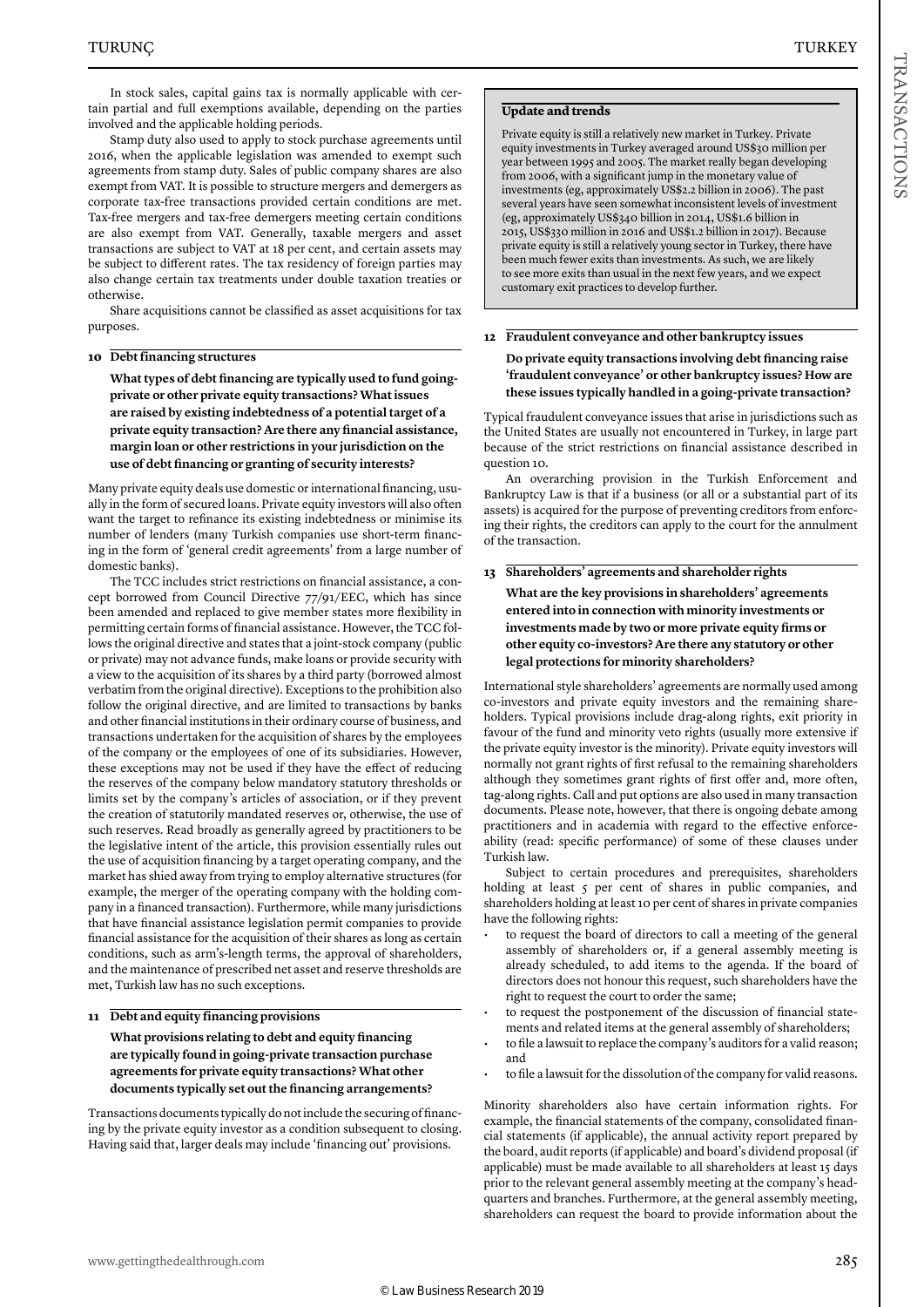operations of the company, and the work and findings of the auditors; such a request may be denied only if there is a risk of divulging trade secrets of the company or prejudicing another interest of the company.

Normally, unless otherwise prescribed by law (see below) or the articles of association, the meeting quorum for the general assembly of shareholders of a joint stock company is 25 per cent of shareholders and decisions can be taken by a simple majority of those attending the meeting. If the quorum is not attained in the first meeting, no quorum is required in the second (rescheduled) meeting. However, certain decisions of the general assembly are subject to heightened quorum and voting requirements, and such requirements may not be lowered by contract or otherwise. For example, merger and (subject to certain exceptions) split-up decisions are subject to the following requirements:

- private companies: 75 per cent of those present at the meeting must approve the transaction and such votes must constitute a simple majority of all shareholders; and
- public companies: no quorum requirement; however, two-thirds of those present and voting at the meeting must approve the transaction provided that if at least half of all eligible votes are present at the meeting, simple majority to approve the transaction.

#### **14 Acquisitions of controlling stakes**

#### **Are there any legal requirements that may impact the ability of a private equity firm to acquire control of a public or private company?**

Private equity funds are normally subject to the same rules as other investors. However, the limited tools available to the board and tender offer requirements, each as described in question 3, must be taken into account.

#### **15 Exit strategies**

**What are the key limitations on the ability of a private equity firm to sell its stake in a portfolio company or conduct an IPO of a portfolio company? In connection with a sale of a portfolio company, how do private equity firms typically address any post-closing recourse for the benefit of a strategic or private equity acquirer?**

Private equity investors will almost always secure the right to determine the timing and manner of their exit from the company. This normally means the inclusion of customary exit-related provisions such as drag-along rights and the right to require the company to undertake an IPO (see also question 13).

#### **16 Portfolio company IPOs**

**What governance rights and other shareholders' rights and restrictions typically survive an IPO? What types of lock-up restrictions typically apply in connection with an IPO? What are common methods for private equity sponsors to dispose of their stock in a portfolio company following its IPO?**

Corporate governance rules applicable to publicly traded companies are likely to invalidate or supplement certain negotiated rights among the shareholders. For example, publicly traded companies are subject to significantly more robust reporting obligations than privately held companies. Some negotiated governance rights, however, may survive an IPO. For example, the articles of association of the company may include provision granting the minority the right to appoint members to the board of directors. However, the number of such members may not exceed half of all seats on the board of a public company.

Private equity investors typically include the right in the applicable shareholders' agreement to force the company to undertake an IPO. Such right will also normally include an exit priority in favour of the private equity investor in any IPO. Lock-up restrictions are common, in particular if the original shareholders are still part of the management.

Having said that, IPO exits are the exception, not the norm, when it comes to private equity exits in Turkey.

#### **17 Target companies and industries**

**What types of companies or industries have typically been the targets of going-private transactions? Has there been any change in industry focus in recent years? Do industry-specific regulatory schemes limit the potential targets of private equity firms?**

Private equity investors invest in a wide range of industries in Turkey. In terms of the size of targets, larger transactions have become less frequent in recent years.

Private equity firms are not subject to specific restrictions. See also question 18.

#### **18 Cross-border transactions**

#### **What are the issues unique to structuring and financing a cross-border going-private or other private equity transaction?**

No specific laws and regulations apply to private equity transactions as such. Furthermore, Turkey has no capital controls, or restrictions on or different treatment of foreign ownership of company shares, subject to limited exceptions such as certain share transfer approval requirements and foreign ownership thresholds in regulated industries. Such industries include, among others, asset management, aviation, banking, consumer finance, factoring, energy, insurance, investment management, media, mining, private security services and telecommunications. Share transfers in companies operating in these industries may be subject to the preliminary approval of the relevant

### TURUNÇ

Teşvikiye Caddesi 19/11 Teşvikiye 34365 Istanbul Turkey

#### **Noyan Turunç nturunc@turunc.av.tr Kerem Turunç kturunc@turunc.av.tr**

Tel: +90 212 259 45 36 Fax: +90 212 259 45 38 www.turunc.av.tr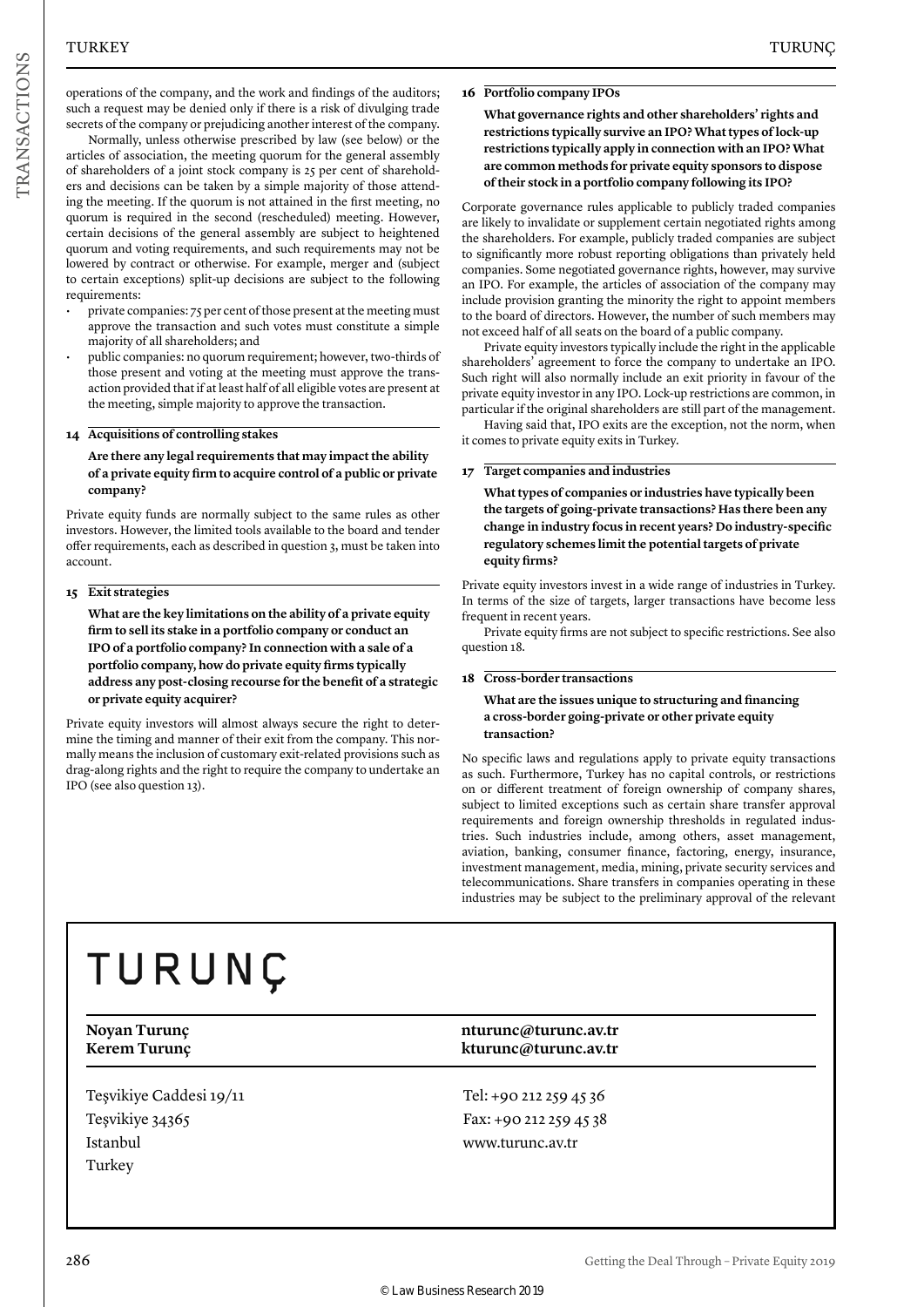There are also limited restrictions on the ability of companies containing foreign capital to purchase and hold title to some real estate, and certain post-acquisition clearances of existing real estate ownership by the target company if it becomes at least 50 per cent foreign-owned.

Post-transaction, it is important to keep in mind that companies containing foreign capital are required to provide periodical reports on the details of the foreign shareholding in the company to the General Directorate of Incentive Implementation and Foreign Investment.

There may also be certain variations in the taxation of capital gains and dividend distributions depending on tax residency. Also see question 9.

#### **19 Club and group deals**

**What are some of the key considerations when more than one private equity firm, or one or more private equity firms and a strategic partner or other equity co-investor is participating in a deal?**

Club deals are fairly common in the Turkish private equity market. Transactions involving private equity firms and strategic co-investors are rare. There is no specific regulation governing club or group deals. More often than not, co-investors will form their own SPV outside Turkey and invest into the target through that SPV.

#### **20 Issues related to certainty of closing**

#### **What are the key issues that arise between a seller and a private equity acquirer related to certainty of closing? How are these issues typically resolved?**

Private equity investors normally include extensive conditions precedent, including, often, the receipt of internal approvals for the closing to occur. Material adverse change clauses are also standard, although their form and scope often get negotiated heavily.

In general, at the very least, the parties will be expected to use their commercially reasonable efforts to satisfy the closing conditions. Where a condition is placed on one party, the other party will usually be expected to cooperate as needed to help satisfy the condition. The statutory obligation to deal in good faith also places an obligation on the parties to satisfy the conditions.

Subject to general rules applicable to publicly traded companies (eg, significant transactions, board duties), it is possible under Turkish law to negotiate break-up fees and reverse break-up fees. While such fees are not the norm in the overall M&A market, many private equity funds will at the least include provisions relating to the recovery of their due diligence expenses in cases where the sellers abandon the transaction.